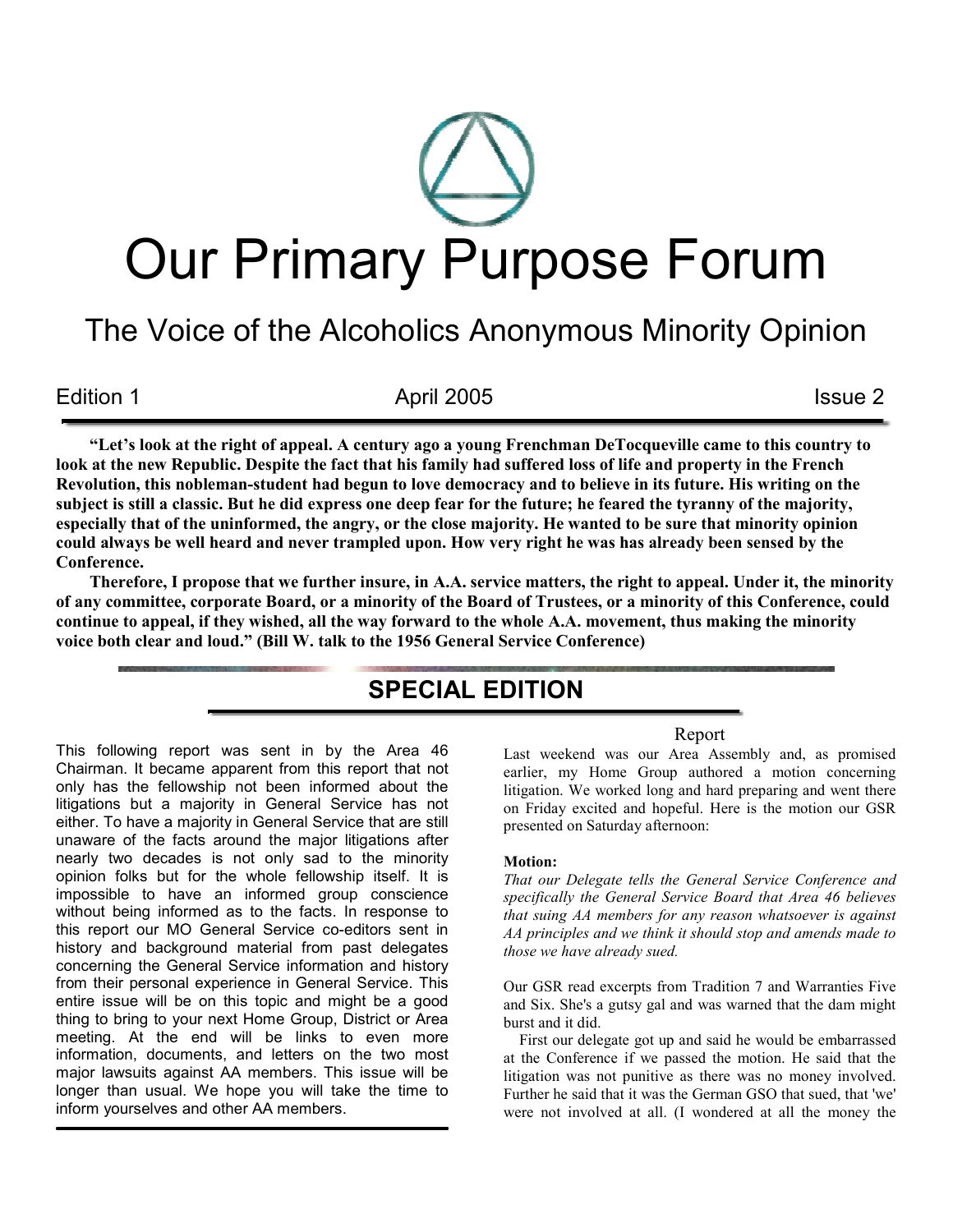'individual in Germany' was required to pay and also the \$227,000 that was reported spent by US/Canada)

 Next, a past delegate got up and declared that 'intellectual property was real and that the 'individual in Germany' had stolen our property. 'We' need to protect our message. (And I wondered why they didn't think of that when the copyrights on the first two editions weren't reregistered.)

 The next three people that spoke against it had nothing to say about AA principles or the truth either; nothing. There was plenty of emotion and 'chutzpah,' but no principles. Suing AA members is against AA principle all the time, but it fits in nicely in corporate America.

 That night I sat down with the Delegate and the Alternate and told them I was very concerned that every single thing that was said against the motion was untrue. I let him know that I firmly believe in the 'informed' group conscience and that at that point, our Assembly was making decisions based on bad information. The Alternate agreed with me but not the Delegate.

 We voted on Sunday AM and the vote came down to the majority against the motion and about 20 for it. (There were just fewer than 100 votes.) Two people spoke for the minority but not one person in the majority wanted to change their vote. I was not able to participate in any of the discussion or minority opinion as the Area Chair does not let his/her position be known.

 We didn't feel too terribly bad, we didn't really expect it to pass and we were doing it to get the information out to the assembly. Still, we were disappointed that so much misinformation was given to our people, our family of AA.

 The assembly ended at 10:15 and 3 hours later I was still dealing with all the people that wanted to talk about it. Many were not sufficiently informed to vote for the motion but are beginning to learn and are indeed concerned. So our efforts were not for nothing, and a few more AA members are beginning to hear the truth.

 Still, I have a vision of a group of Trustees going up to Matthew with a large check and telling him that 'we' were wrong and wouldn't sue any more AA members. It gives me a chuckle.

Gary B. Area 46 Chairman

# The "L" Word By Jim T. Past Delegate Area 65

The "L" word just might stand for "litigation" in AA today. Whether or not AA should enter into litigations has been around the discussion tables for quite some time now. Current events may find this issue front and center again. One of the main problems in discussing litigation is separating the "Principle" of whether or not we should initiate litigation from the "Personality," whether it be the 'person' in Germany, IWS, the Freidman Co., Frames of Minds, and so on. When focused on the "Personality" the main issue of litigation gets lost in

emotional rhetoric. A good example of this is the chip and medallion issue of a few years back. That issue was first addressed as 'whether or not we should be litigating to protect the Circle and Triangle.' That issue was soon lost when all emphasis was placed on whether or not we should be making chips and medallions. The 'real' issue of whether or not litigations are against the Fifth Warranty was left in the dust. It is a lot easier to get 'emotional' about an issue we understand than to take the time to become informed about the nature of litigation and how it may effect Policy. When discussion is brought up regarding the "L" word, litigation, many say they don't understand the concerns; don't have any background and so on, as a 'reason' to put off discussion. Put together here is a synopsis of writings, events and correspondence that, hopefully, may shine a little more light on the subject of litigation.

#### AAWS's Policy Regarding Litigation:

(Note: This policy was taken out of the new 'gray' Service Manual and no one questioned, 'why.") Page S103 of the 1998 AA Service Manual, footnote: "Alcoholics Anonymous will continue to oppose unauthorized use of the registered trademarks, 'AA' or 'Alcoholics Anonymous,' whether or not used with the circle and triangle as well as our other registered marks: "The Big Book," "Box 4-5-9," "The Grapevine," "GV," "AA Grapevine," and "Box 1980." The above statement from AAWS was NOT Conference Approved. To date, there has been no approved statement regarding litigation from the General Service Conference.

Warranty Five of the Current Conference Charter, Article 12, General Warranties of the Conference and Concept XII of the 12 Concepts of World Service, the AA Service Manual, 1998, pages S28 and 72-73: "That no Conference action ever be personally punitive or an incitement to public controversy," "We have a saying that AA is prepared to give away all the knowledge and all the experience it has--all excepting the AA name itself. We mean by this that our principles can be used in any application whatever. We do not wish to make them a monopoly of our own. We simply request that the public use of the AA name be avoided by those other agencies that wish to avail themselves of AA techniques and ideas. In case the AA name should be misapplied in such a connection it would of course be the duty of our General Service Conference to press for the discontinuance of such a practice--always short, however, of public quarreling about the matter. The protection of the AA name is of such importance to us that we once thought of incorporating it everywhere throughout the world, thereby availing ourselves of legal means to stop any misuse. We even thought of asking Congress to grant us the unusual favor of Congressional incorporation. We felt that the existence of these legal remedies might prove to be a great deterrent. But after several years of deliberation, our General Service Conference decided against such a course.

The dramatic story of this debate and its conclusion may be found in our history book. Alcoholics Anonymous Comes of Age-- (starting on page 123). Those early Conferences believed that the power to sue would be dangerous thing for us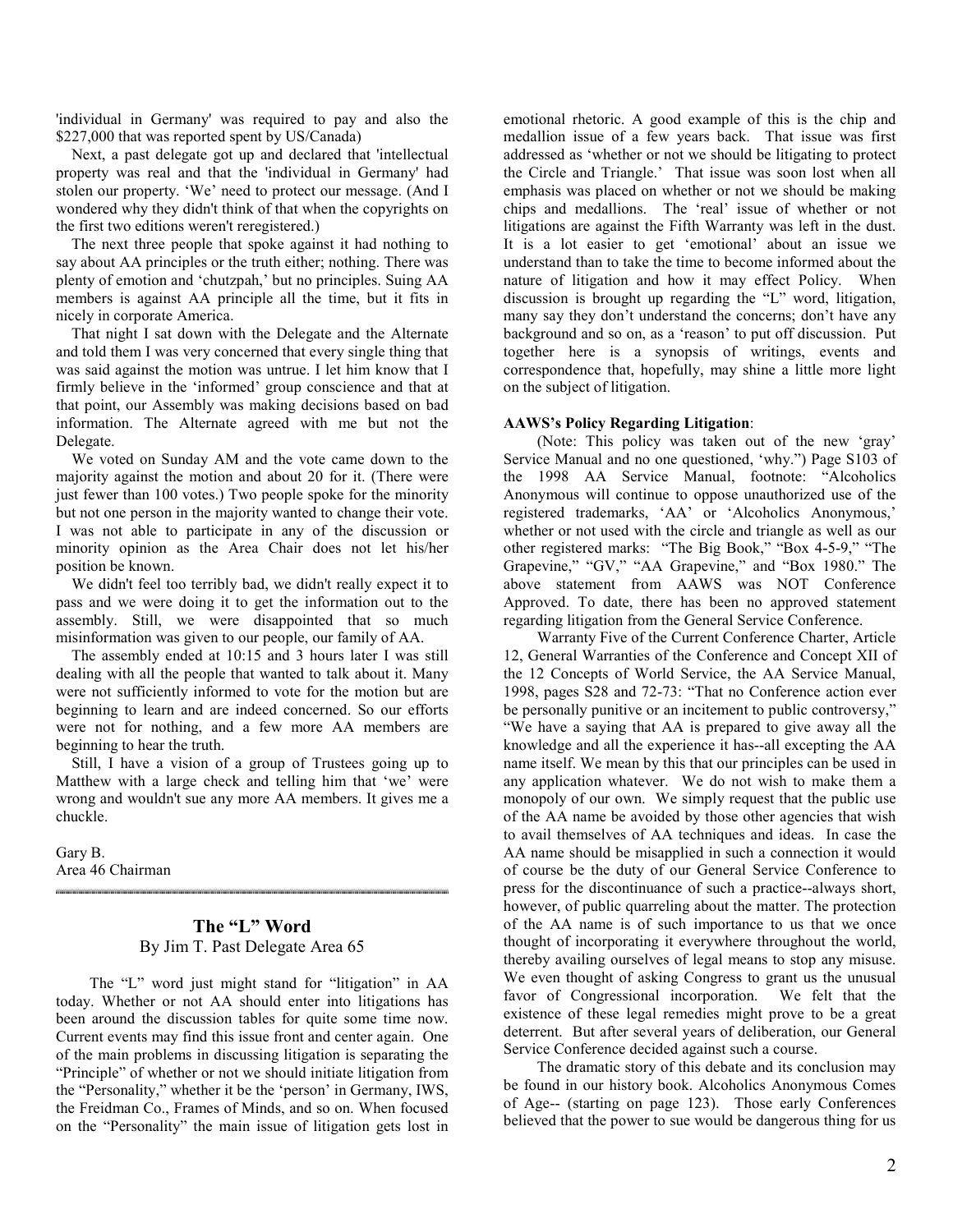to possess. It was recognized that a public lawsuit is a public controversy, in which our Tradition says we may not engage. To make our legal position secure, it would have been necessary to incorporate our whole Fellowship, and no one wished to see our spiritual way of life incorporated. It seemed certain that we could confidently trust AA opinion, public opinion, and God Himself to take care of Alcoholics Anonymous in this respect."

A Few Quotes from one of our co-founders, Bill W. regarding AA's Public Relations:

 "Our public relations are AA's life lines to reaching the alcoholic. One serious public relations calamity could always turn thousands away from us to perish--a matter of life and death indeed!" Bill also wrote, "The future poses no greater problem or challenge to AA than how best preserve a friendly and vital relation to all the world about us. Success will rest heavily upon right principals, a wise vigilance, and the deepest personal responsibility on the part of every one of us. Nothing less will do."

 "We are sure there must be a million alcoholics who would join AA tomorrow if only they knew what we do. We keenly realize that any fundamental disunity among us could instantly disillusion tens of thousands who would again turn their faces to the wall. Hence, those disruptions common to great wealth, power or controversy ought never be for us. Too many of the millions who don't yet know would surely die."

#### Should the Conference be discussing Litigation?

 Article 11 of the Current Conference Charter: "The General Service Conference. Its General Procedures: The Conference will hear financial and policy reports of the General Service Board and its related corporate service. The Conference will advise with the Trustees, directors and staff members upon all maters presented as affecting AA as a whole. The Conference may also discuss and recommend appropriate action respecting serious deviations from AA tradition or harmful misuse of the name Alcoholics Anonymous.

By whose authority were litigation actions in the past taken? Those lawsuits were commenced on the authority of the AAWS Directors, consistent with its right of decision. "Right of Decision" is best defined in Concept III which states, in relevant part, "...that we ought to trust our responsible leaders to decide within the understood framework of their duties, how they will interpret and apply their own authority and responsibility to each particular problem or situation as it arises." (From a 4/22/91 letter regarding litigation questions; answered by the GSO Service Director/Legal Council, Tom J.)

#### AAWS in Litigation--A Past Delegate's View:

 (Dean R. Panel 37- Area [OK] was a past delegate when he wrote this. He is now serving as Trustee-at-Large and no longer holds this view)

"It does seem to me that in defending our Tradition (6) we are at a risk of breaking another Tradition (10). Since we have already started litigations in some areas, do we not stand

at risk that at some point in time these actions will become public? These copyrights and logos are owned under the name of AAWS Inc. or AA Grapevine, Inc. which are both legally licensed corporations within the state of New York. But even though the copyrights and logos may be in the corporate entity, AA is still drawn into the controversy because of the name we carry. Also, any time we leave the negotiation room, we lose part of the options to resolve those differences without 'public controversy.' Public Controversy will come about with the initiation of court action and it makes no difference if our cause is just or right." (From a letter to Jude H. from Dean R. 1991)

#### Litigation and Anonymity:

Question: If AAWS goes into litigation, can the General Service Board and AAWS give the AA membership a 100% guarantee that AA members names, including Conference members names, will not leave the GSO for any reason; will not be involved in a subpoena and will never have to testify in a court room? Answer: The limited experience that we have so far is that anonymity can be protected in a legal situation, but making a 100% guarantee of what courts of the United States will do would be impossible. From the Regional Forum Report, Southeast Regional Forum Biloxi MS (the next year the General Service Board got Indemnity Insurance.)

#### The Cost of Litigation:

It was reported that in 1988 alone, an additional \$188,000 had been spent on legal fees defending our material (although this case didn't go to court).

One can only imagine, with two litigation actions that have already gone to court, the incidents in Mexico and Germany and so on, how much the litigations has cost the Fellowship. Hundreds of thousands of dollars have already been spent, perhaps millions.

#### Another Conference Looks at Public Controversy:

In 1953, the General Service Conference looked at a situation similar to those which face AA regarding 'taking' legal action on those that may abuse our name, copyrights and so on. On pages 123 thru 128 in Alcoholics Anonymous Comes of age is written the history of whether or not we should protect ourselves 'legally.' Back then the General Service Board was excited about the prospect of obtaining a congressional charter, an act of congress which would protect the AA name. It was thought that the mere existence of such a charter would restrain nearly all those who might be tempted to misuse the AA name. A legal bludgeon of that size and weight could easily be used on any who might still defy the law. It looked like a grand idea and those at the headquarters were all for it. But the conscience of Alcoholics Anonymous, its General Service Conference, had other ideas. The Conference pointed out to us how foolish it would be to incorporate AA's way of life as a legal instrument with which to attack anyone, no matter what the provocation. We would not be content with such an instrument for purposes of pure restraint. Under enough provocation, we would be bound to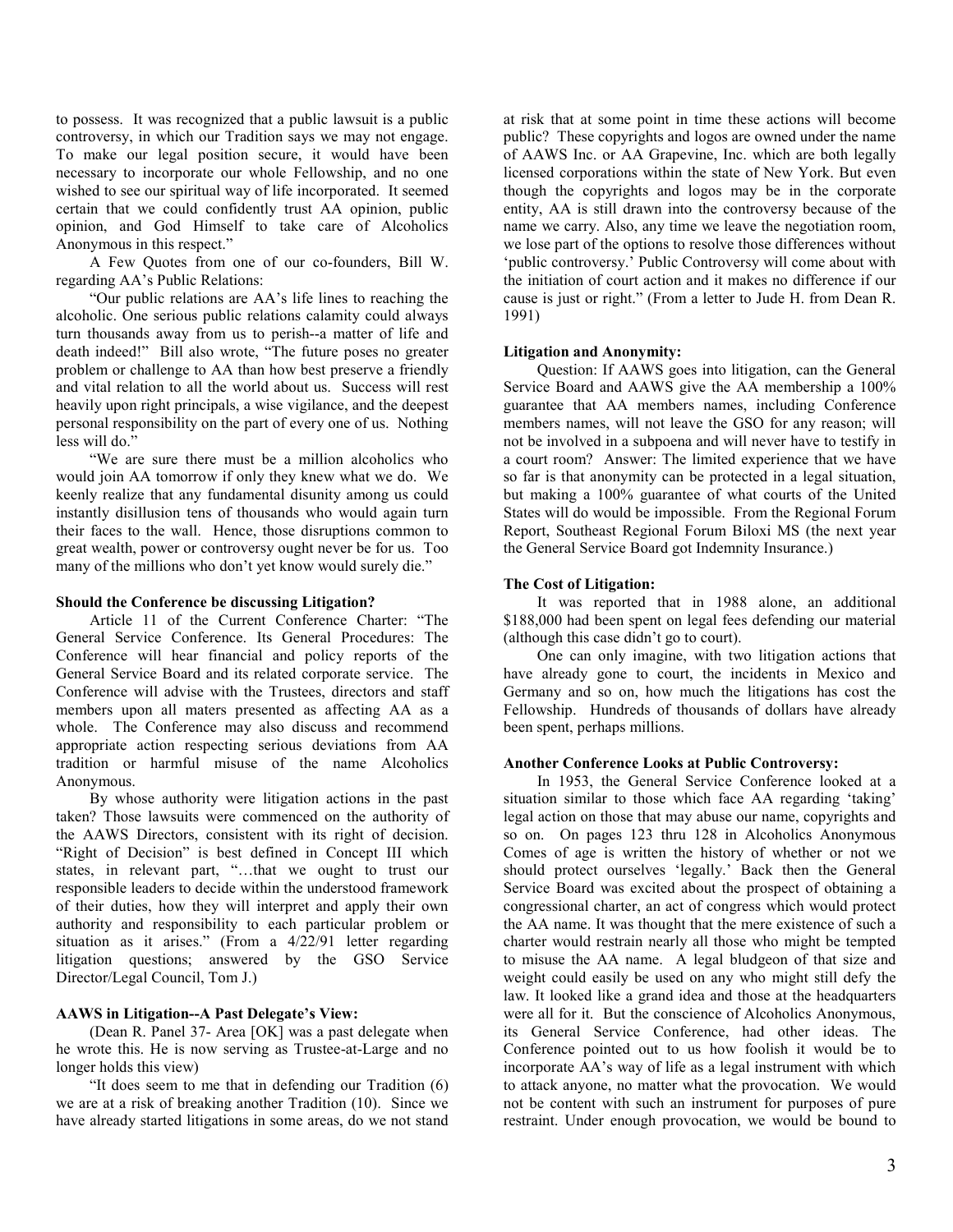start public lawsuits and thus enter the field of public controversy. It would be like building a war machine on the theory that it would always stay home and never fight. The Conference at that time thought they ought to forget about the questionable advantages of legality and controversy and we at the headquarters saw that the conscience of AA, acting through the delegates, was wiser than we were. A delegate from Mississippi, back at that Conference in '53, reporting from his committee said, in part; "It would implement the spiritual force of AA with a legal power, which we believe would tend to weaken its spiritual strength. When we ask for legal rights enforceable in courts of law, we by the same act subject ourselves to possible legal regulation. We might well become endlessly entangled in litigation which, together with the incidental expense and publicity, could seriously threaten our very existence." From that General Service Conference of 1953, the final foundation was laid for Tradition 10, "Alcoholics Anonymous has no opinion on outside issues; hence the AA name ought never be drawn into public controversy."

#### History of Litigation:

(The copyright to the First Edition of the Big Book was lost (lapsed) in 1967 and the Second Edition copyright was lost (lapsed) in 1983. This was reported to the General Service Conference in 1986. In the two years following, AAWS and The AA Grapevine registered or renewed our registration of 6 logos between the time the copyright to the Second Edition was lost (1983) and when it was reported to the General Service Conference (1986). However, prior to the 1986 Conference and in the two years following there was a rush of registration for 15 logos as either trademarks or service marks. Also to note 'litigation' was first mentioned in the Quarterly Report from GSO 1988, that in 1988, "On the advice of legal counsel we will expeditiously take all appropriate legal action with respect to trade mark violation, including litigation if necessary, regarding Nan Robertson's book AA-Inside Alcoholics Anonymous, which in its present form, gives the impression it is allied with AA and also threatens to be harmful to our interests."

In the late 30's, Sister Ignatia gave pins for years of sobriety. Then in the 40's and 50's there were various coins given for sobriety. In the 60's poker chips were given.

Meanwhile, our logo, the Circle and Triangle was registered in 1956. This was renewed in 1973. In the early 70's some of the chip and medallion manufactures got permission from GSO to put the Circle & Triangle on their products. In the late 80's several AA's complained to GSO of the infringement of our logo being used on chips and medallions. (GSO may or may not have been aware that permission had been granted several years before, as indicated above)

GSO mailed out letters to approximately 170 vendors who were using our logo, asking them to 'cease and desist.' All but two vendors either stopped using our logos or changed their design so as not to infringe. After repeated efforts to settle out of court, AAWS Inc. brought action against the remaining infringers. This was documented in a late 1988 GS0

Quarterly Report. Also, the "Sober Times," a non-AA publication featured a front-page article titled, "AA to Fight Trademarks Infringement," in its Feb. '90 issue. Some AA's alarmed by this kind of publicity, initiated a vigorous dialogue over the next two years with delegates, the General Service Board and AAWS on whether to litigate or not; whether litigations where in violation of the 10th Tradition and 5th Warranty. The first of such letters was from Don H. then DCM of District 71/Area 65 in 1990. The first time this was presented to the General Service Conference was at a 'sharing session' on the Conference Floor by then panel 41 Area 65 delegate. There were no comments by either the General Service Board or AAWS at this time. Two delegates requested her background material; one was Lynette from AZ, which is interesting to note with the current actions coming from AZ regarding litigation today.

From the litigation controversy, the Fellowship chose to make an issue of 'should we have chips and medallions or not?' thus avoiding, intentionally or not, the 'real' issue of litigation itself. An ad hoc committee was spawned to study the chip and medallion issue. The result of the 1993 General Service Conference was against either of our service corporations producing chips or medallions.

This ad hoc committee also recommended that the General Service Conference find that litigation is a violation of Warranty V; that the General Service Board take steps to make all policies and practices conform to the spirit of the Warranties; and for the General Service Board to develop a new policy statement for inclusion in the AA Service Manual which reflects the spirit of this committee's report. Then a similar proposal was made to the Conference on Friday afternoon by a Conference member who, in essence, stated the same as the ad hoc's recommendation. It was withdrawn after a member of AAWS read a statement which said AAWS would immediately begin a thorough review of its policies regarding our marks, will do everything possible to avoid initiating litigation and will prepare a revised policy to avoid initiating litigation and also will prepare a revised policy statement to be ready for next year's Conference. There was no Conference vote taken on this AAWS proposal. The proposal stood.

The next day, after the close of the Conference, during the General Service Board meeting, AAWS produced this revised policy statement. Its first part specified that they expedite a prompt withdrawal of all pending court activity dealing with protecting our logo. The threat of losing the then current court battle with Friedman Co. stemmed from the earlier permission granted in the 70's.

Several weeks later the Fellowship was informed that we would discontinue using the Circle and Triangle logo officially and remove it from our literature. The reason given was to avoid confusion and/or implied affiliation with others using our logo, since its use outside AA was no longer challenged. A 5/24/93 letter from the General Service Board Chairman to the General Service Board requesting permission to give up the logo and for them to respond to this matter in 48 hours initiated this action. It was later found out that this had already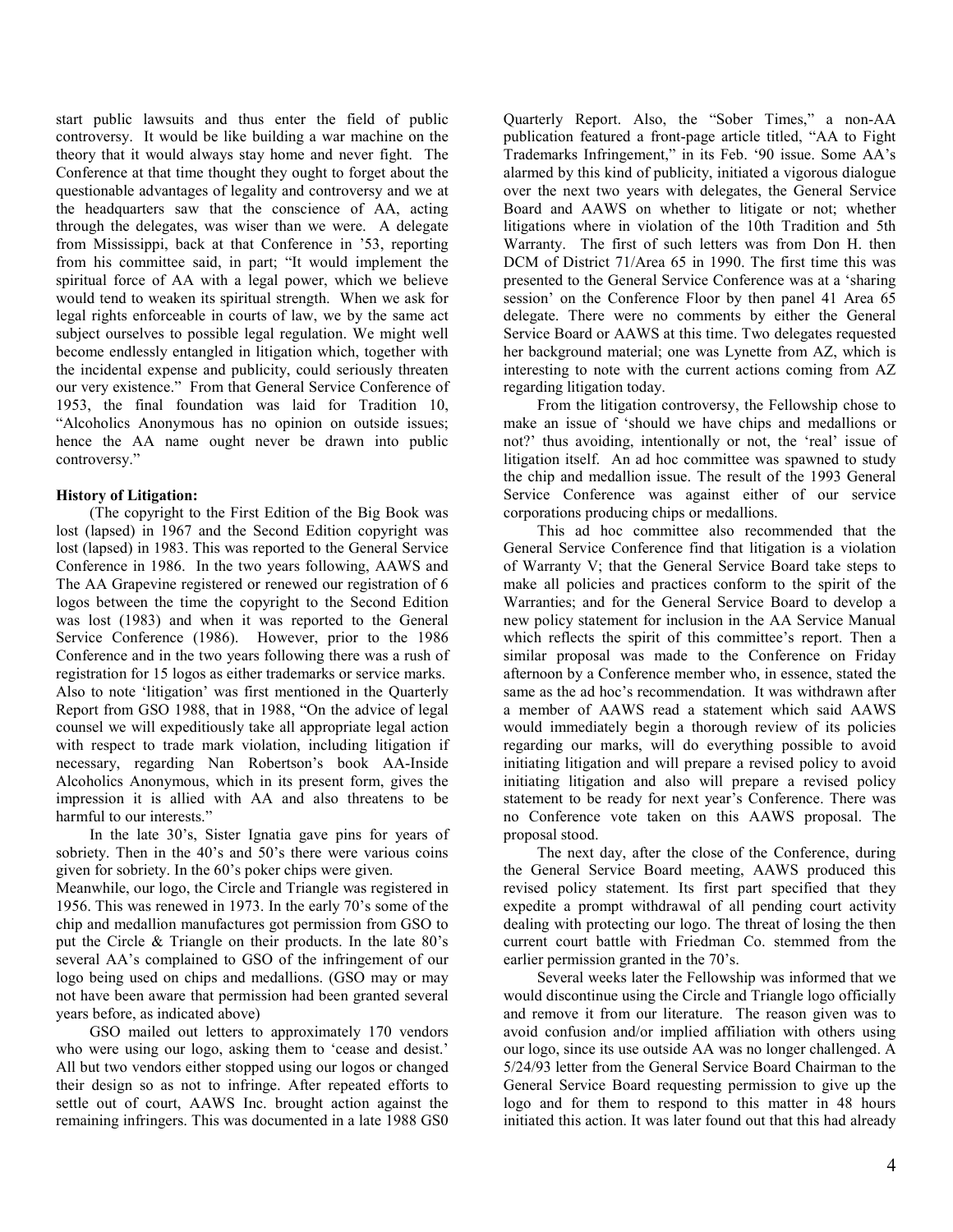been activated by the GSO Services Director's signature on a legal "Consent Judgment" to Friedman and Associates on 5/13/93. Then, still later, it was discovered that AAWS knew before the 1993 General Service Conference that they were going to lose the court battle and, in fact, had to put the Circle and Triangle into the public domain as part of the agreement with the Friedman Co. AAWS did not inform the Conference of this fact or the General Service Board even though the Conference, as a whole, was looking into the issue of litigation.

The General Service Board Chairman formed another ad hoc committee in 10/93 to look at policies of copyright and trademark protection. This was an ad hoc committee of the General Service Board and made up of delegates, staff members, the GSO office manager and Service Director (fox in the hen house). This ad hoc committee recommended to the 1994 General Service Conference:

1) That AAWS follow the policy on identifying marks and copyright as guidelines until the 1996 Conference, allowing time for the Fellowship to consider the concerns surrounding this issue; and this policy be reviewed at the 1996 Conference.

2) The information and questions about these issues be furnished to the Fellowship at large and input be sought at the group level. Regional Forum workshops and delegate presentations within each Area could be possible avenues for dissemination of this information. Specific questions should include our society's responsibility to AA's intellectual properties, basic message and the AA name itself.

3) That litigation is a matter for thorough and cautious consideration and should not be undertaken without consultation with the General Service Board.

This was turned down by the General Service Conference by a vote of 89 to 30. Again, the Conference decided to 'trust' their trusted servants to do as they saw fit. (sigh)

 Several delegates prepared a Censure of the General Service Board to present to the '94 Conference. The purpose of this measure of an 'official reprimand' was that it was felt the General Service Board, on many occasions, had not maintained enough over sight of AAWS, their wholly owned service corporation, as the Concepts suggest. They felt the Board had allowed AAWS to be the tail wagging the dog. However the General Service Board Chairman confided with 2 of the concerned delegates at the 1994 Conference, proposing a plan which he would present at the 1994 July Board meeting.

 The plan was to appoint a liaison committee between the General Service Board and AAWS to oversee AAWS'' litigation activity. The AAWS Board rejected this plan when presented with it at the 1994 July General Service Board meeting. The General Service Board then took no action. News of the failure of this plan and the breach of trust that the General Service Board asked for at the end of the 1994 General Service Board Conference revived the Censure again. The Statement of Censure was mailed to the General Service Board with a dead line for response on 9/1/94. There was no response and the rest of the action is another topic.

 In Feb. of 1995, the Maryland Area 29 sent the following item to be placed on the 1995 Agenda of the General Service Conference, "The Conference recommends that the General Service Board and its subsidiary Boards, AA World Services, Inc. and The AA Grapevine, Inc. initiate no litigation."

The request was turned down by the Trustees Conference Committee. It was brought up as a "Floor Action" at the 1995 General Service Conference by the then delegate from the Maryland Area. The Floor Action was voted down with a 'refused discussion.'

 In Feb. of 1996, the Tennessee Area 64 made a similar request that "The General Service Board, AAWS and the Grapevine initiate no litigation and this request for a Conference Agenda item was turned down by the Trustees Conference Committee.

 At the 1996 General Service Conference, panel 45/Area 65 Delegate made a Floor Motion, action #2, "Propose a Conference recommendation that the General Service Board and its subsidiary boards, AA World Service Inc. and The AA Grapevine, Inc. initiate no litigation regarding the protection of copyrights or trademarks. This Floor Action was voted down 123 to 1.

 In Jan. of 1997, a past delegate from Area 65 submitted the following item to be placed on the 1997 Conference Agenda, "That the underlined sections, in the statements below, of paragraph 6 of Warranty Five of the 1994-95 AA Service Manual, page 72 and the 1st paragraph of Warranty Five, page 73, be footnoted/endnoted to indicate, "This no longer applies."

 Warranty Five, pages 72 and 73, paragraph 6 and paragraph 8 respectively reads: "We have a saying that AA is prepared to give away all the knowledge and all the experience it has--all excepting the AA name itself. We mean by this that our principles can be used in any application whatever. We do not wish to make them a monopoly of our own. We simply request that the public use the AA name be avoided by those other agencies who wish to avail themselves of AA techniques and ideas. In case the AA name should be misapplied in such a connection it would of course be the duty of our General Service Conference to press for the discontinuance of such a practice-always short, however, of public quarreling about the matter."

 This request for placement of this on the Conference Agenda was turned down by the Trustees Conference Committee.

#### This can be continued by the AZ Area.

 They requested that the litigation issue be presented at the General Service Conference as a 'presentation topic.' This was refused last year and, I think, the year before by the Trustees Conference Committee. The Committee said that the then Chairman of the Board, Gary G. would be making a presentation at the 2001 General Service Conference stating AAWS's case 'for' litigation.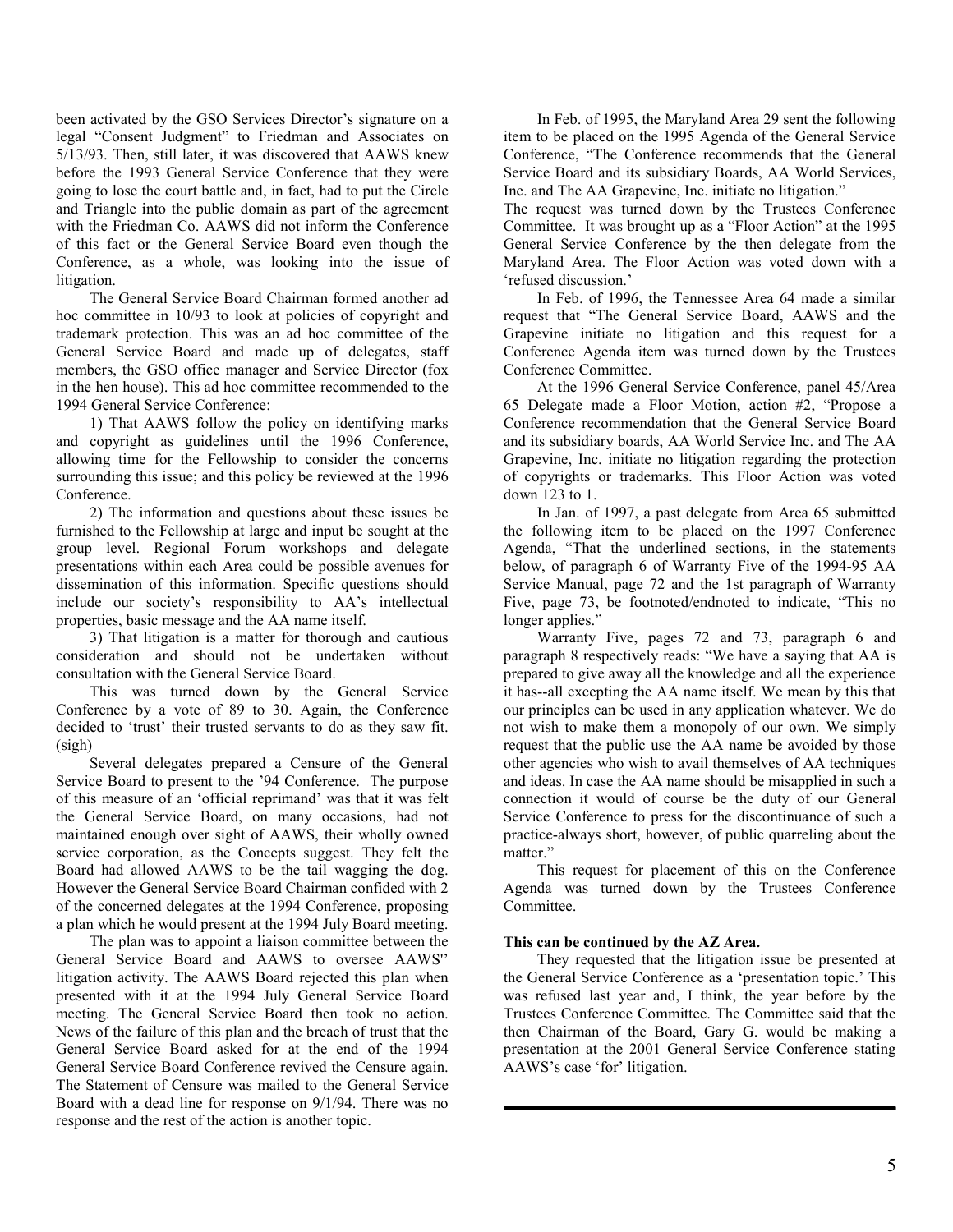The following is a report by Tom J. from our New Your General Service Office followed by a response to the report from a Past Delegate:

(Edited for some spelling and spacing only)

# LITIGATION (OR, IF THE SUIT FITS, WEAR IT)

"Litigation," according to the American Heritage Dictionary, is simply defined as "Legal action or process." Black's Law Dictionary, with predictable ponderousness, describes it as a "Contest in a court of justice for the purpose of enforcing a right." In any case, to many "litigation" is synonymous with "lawsuit," and there is no particular benefit to distinguishing between the two terms here. Many of us have had some passing experience with litigation on a small scale: e.g., pleading "not guilty" to a parking ticket before a local traffic court; or exercising a right to a fair hearing before some governmental, administrative body in order to qualify for unemployment benefits; or seeking restitution for a minor loss by initiating an action in small claims court; and so on. Few, however, have been involved in lawsuits of any magnitude (except, possibly, divorce court, which seems to attract more and more litigants each year). Hence, the view of lawsuits most familiar to us is that which is portrayed on television both as a dramatization and live coverage - with all of the attendant mystery and formality. The stakes are enormous: large sums of money in civil matters; and extended incarceration, or even death, in criminal matters. The perception available to us through the lens of the TV camera is indeed sobering - almost foreboding.

In reality, however, one of the great societal phenomena, one which evolved almost in lock-step with the evolution of man himself, was the development of a judicial structure. (Recall King Solomon sitting as a court of equity in order to determine the rightful mother of an infant). And with its development, individual notions of justice, equity and fair-play were gradually subsumed into a common understanding; rights, responsibilities and remedies became defined; and speculation, regarding these matters, was gradually replaced by codification - but in a way that allowed for flexibility and changing perspectives. Violence and self-help were no longer acceptable - nor necessary - as a means of settling disputes. There was a better way.

By the end of the twentieth century, at least in the United States, earlier constraints on access to the judicial process have been entirely eliminated. Hence, any citizen whether a natural person or a corporation (corporations, as creatures of the state, are considered citizens), has a right to avail himself, herself, or itself to our court process. Thus, today, in our fast-paced world of business and commerce, thousands upon thousands of differences, which were not susceptible to nay other attempts at resolution, are reconciled, daily, under auspices of

our court systems. Three considerations ensure that, in almost all cases, the judicial process is, in effect, a court of last resort: litigation is expensive, both in direct expense and in the soft costs attributable to the diversion of resources necessary to support litigation; litigation is always a much more protracted process than out-of-court (without commencing litigation) solutions - indeed, in some instances where the matter is tried, a resolution may not occur for several years; and, most civil procedures codes provide for penalties in cases of spurious lawsuits.

Recently, respecting, A.A.'s involvement as a litigant, questions have been raised as to its acceptability - or even its permissibility - under the Traditions and Concepts. One member, for example, felt that A.A. simply should not appear in court, under any circumstances. I then described a recent event to him: A.A. World Services, Inc. (A.A.W.S.) was named as one of the defendants in a personal injury case in Louisiana, where the plaintiff was suing for millions of dollars, because of serious injuries he sustained at a local A.A. picnic: A.A.W.S. felt that it was improperly joined as a party defendant; A.A.W.S. then hired counsel, appeared in court, and successfully raised its defenses; and, if they had not done so, the plaintiff would have been awarded a substantial default judgment against A.A.W.S. The member agreed that, upon reconsideration, it is proper to defend ourselves when sued.

I then hypothesized the following 2 scenarios: A.A.W.S. purchases a \$1 million computer that proves to be defective and not repairable. The manufacturer, who has provided A.A.W.S. with a warranty, refuses to honor it. All attempts at negotiations meet with failure, and it is clear that the manufacturer will not relent. A.A.W.S.'s attorney advises them that they would most likely prevail if they sued on the warranty. Should A.A.W.S. commence an action against the manufacturer or "eat" the \$1 million (and, if \$1 million seems like a small enough amount to "eat," change the facts so that the hardware costs us \$2 million)?

In scenario #2, the real estate market takes a dramatic upswing, and A.A.W.S. has 9 more years on a lease at a very favorable rental. The landlord attempts to buy out our lease, but, for what he is willing to offer, moving would be far too disruptive to the continuity of services that A.A.W.S. provides to the Fellowship. One day, based on an alleged breach of the lease (which is, in fact, untrue) the landlord locks A.A.W.S. out of its offices, and threatens to have all of its property removed in the street. Should A.A.W.S. ask its attorneys to both obtain a restraining order from court to prevent further harm by the landlord, and commence legal action for re-entry into its premises? Here, too, the member conceded that, where A.A.W.S. was confronted with the loss of substantial sum of money, or unlawful ejectment from its offices - either of which events would seriously impair A.A.W.S.'s ability to provide those services which help carry the message - resort to the courts was appropriate.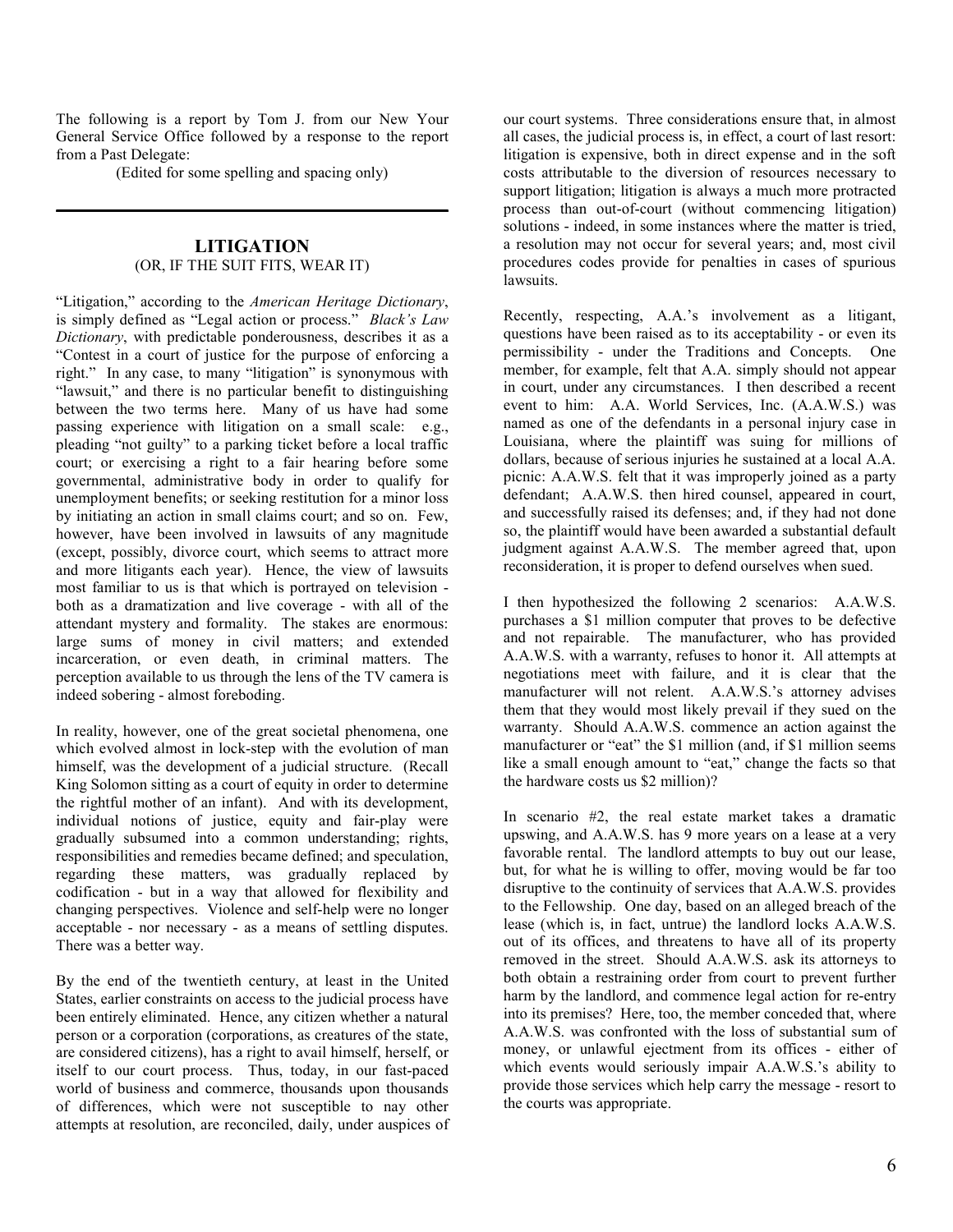However, it may be argued that, if A.A.'s Traditions and/or Concepts proscribe involvement in litigation, even as a defendant, then any such appearance, for any purpose, would be inappropriate. By failing to appear when sued, A.A.W.S.'s only defense would be a reliance on Providence. It does not require a great deal of foresight to see that such an extreme policy would be ruinous: one lawsuit, even where the claim was completely without merit, might result in the loss of all of our assets; and, our ability to provide necessary services would cease. Bill comments on such a narrow focus in Concept IX:

We shall surely suffer if we cast the whole job of planning for tomorrow onto a fatuous idea of Providence. God's real Providence has endowed us human beings with a considerable capacity for foresight, and He evidently expects us to use it.

The notion that A.A. ought to stand by, passively, while it is sued out of existence is, in my view, absolutely unsupportable. There remains however, the question of the appropriateness of A.A. initiating litigation.

According to the Conference Charter, the General Service Board (G.S.B.) ". . . is essentially custodial in its character." And, although it is entrusted with the custody of A.A.'s property, it is not an operating corporation.1 The relationship between G.S.B. and A.A.W.S. is frequently described as analogous to a parent company (G.S.B.) and a wholly-owned subsidiary (A.A.W.S.), respectively, and that description is certainly sufficient for these purposes. As a by-product of that relationship, title to the bulk of A.A.'s assets is held by A.A.W.S., and those assets are comprised mostly of personal property (which includes money) and intellectual property (copyrights, trademarks, and service marks - A.A., at present, owns no real property). Additionally, the Grapevine has title to some of A.A.'s property). Thus A.A.W.S. is not only the fiscal agent for G.S.B., but, to the extent that it has title to A.A.'s property, it holds such title as an agent for G.S.B. In turn, the ultimate responsibility that G.S.B. has respecting such property interests is to oversee the property for the benefit of the Fellowship as a whole. Under the law, trustees are required to ". . . discharge (their) . . . in good faith and with that degree of diligence, care and skill which ordinarily prudent men would exercise under similar circumstances . . ."2 In fact, the statute also provides that an action may be brought against a trustee for "(t)he neglect of, or failure to perform, or other violation of his duties in the management and disposition of corporate assets committed to his charge."3 Indeed, Concept IV recognizes that ". . . the conduct of our world services is primarily a matter of policy and business." And, although " $\ldots$  our objective is always a spiritual one, (our)  $\ldots$ service aim can only be achieved by means of an effective business operation. (The) trustees must function almost exactly like the directors of any large business corporation."

Care must be taken, then, not to anticipate precisely the same action and perspective on the part of G.S.B., in the conduct of its business, as we would expect on the part of Conference participants, during the Conference. And there is no lesser a spiritual aim in either pursuit - the former has to engage in arms-length business transactions on a regular basis, while the latter operates within the protective environment of a "within A.A." activity. The nature of negotiation and compromise are frequently quite different in a purely business arena as compared to what happens during a Conference debate - and both are essential to our primary purpose. Competing interests, where both have positive attributes, are a fact of life in modern society: for example, does one's right to free speech permit the person to shout "fire" in a crowded theater, when there is no danger. The potential harm to life and property in the event of a stampede is deemed to outweigh the otherwise inalienable right of the individual to freely express himself. The Board, too, must reconcile its business activities and its legal responsibilities with the Concepts and traditions, on a case-bycase basis, such a responsibility cannot tolerate a perception limited to blacks and whites.

In his discussion or Warranty Five, in Concept XII, Bill illustrates his notion of public controversy by referring to how we avoid potential quarrels with the medical profession or the clergy by sticking to our primary purpose; or how we avoid contentious responses to those who would criticize or ridicule us. He notes here that we do not seek to publicly punish those who violate our Traditions, and we avoid engaging in public. intra-Fellowship disputes. Referencing Bill's admonitions to today's panoply of public issues, we can all appreciate that, as a society, A.A. has no opinion on the abortion issue, nor, indeed, on who would make the best governor of Louisiana both of which are as controversial as they are public.

Bill's further commentary on Warranty Five is less precise in its meaning. For example, he makes it clear just how important the A.A. name itself is: we can ". . . give away all of (our) knowledge and experience . . . all excepting the A.A. name itself". He then goes on to point out how fortuitous it was that the Conference decided not to seek a "Congressional incorporation" for A.A. What Bill may have meant by "Congressional incorporation" is confusing, since, at the time the Concepts were written, G.S.B., A.A.W.S., and the A.A. Grapevine were already incorporated. Bill, whatever he may have meant by "Congressional incorporation," was **not** referring to the existing boards. Additionally, what seems to be implied by the commentary is that, concomitant with such "Congressional incorporation," would be the power to sue. And, "... the power to sue would be a dangerous thing for us to possess." Indeed, the statute pursuant to which G.S.B., A.A.W.S. and the Grapevine were all incorporated, provides, as to each of A.A.'s corporations, that it ". . . shall have power . . .to sue and be sued in all courts and to participate in actions

 $\frac{1}{1}$ Concept VIII

<sup>2</sup> New York State Not-For-Profit Law, Section 717.

<sup>3</sup> Id., Section 720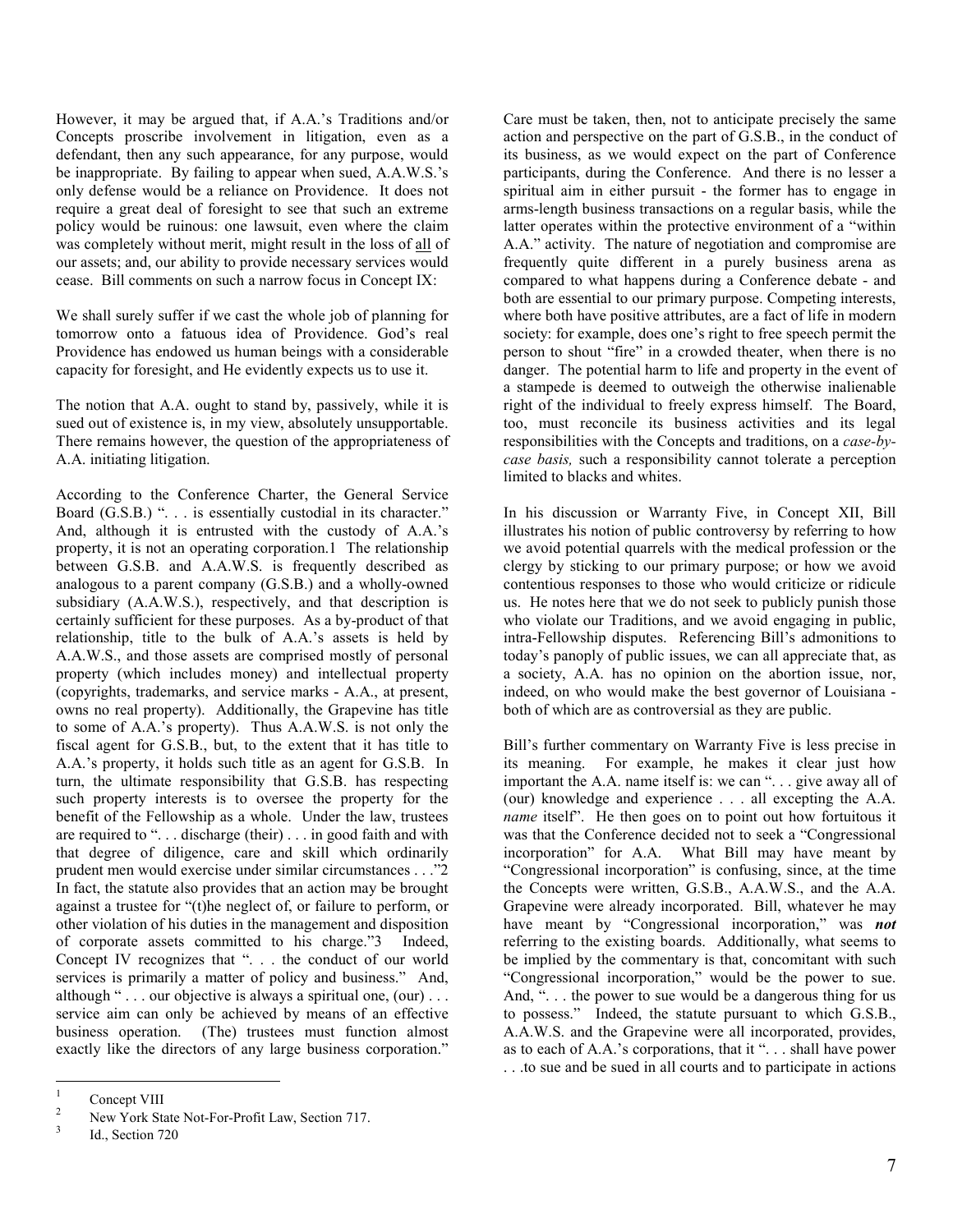and proceedings, whether judicial, administrative, arbitrative or otherwise, in like cases as natural persons."4

Before seeking to reconcile these apparent inconsistencies, certain facts must be noted: the first of A.A. trademarks was registered in 1956, well before the Concepts were written; each of the books written by Bill, prior to his development of the Concepts, and each pamphlet published for sale, during the same period, was registered with the Copyright Office. There are no valid purposes for registering copyrights, trademarks and service marks other than to put the world on notice as to ownership, and to provide an enhanced legal basis for defending against infringement. Should we really accept the notion that, if someone had flooded the market with pirated Big Books - whether before or after the Concepts were written - that the Board would have, or should have, failed to take legal action, if necessary, in order to halt the infringement? Would such an unlawful infringement have been acceptable if, thereby, there was insufficient income to support A.A.'s vitally-needed services? Or, would such an event have been acceptable if the pirated version substantially modified our message? Without trying to answer these hypotheticals specifically, I think that it is amply clear that the board(s) would have to have the latitude to decide what course of action to take - including an infringement action, if indicated. If the board(s) decided to initiate legal action, they would assume the obligation to take whatever steps necessary to avoid the lawsuit from developing into a "public controversy." And, such an objective ought not to be difficult of achievement: with the thousands of legal actions suffocating court calendars on a daily basis, it is almost presumptuous of us to assume that our affairs, in this regard, would rise to the level of public interest, much less public controversy. Indeed, for the boards to avail themselves of the judicial process, where indicated, is not a resort to some sleazy, unsavory, nonspiritual business practice, as one member implied; rather it is to enjoy the full range of benefits that the state provide for all of its citizens.5

Today, we have learned that, in some countries, the first one to register a trademark (the name "Alcoholics Anonymous," for instance) owns it. In consequence, there was reason for concern when, in 2 instances, a bogus A.A. was starting to develop alongside of the bonafide entity. Hence, a few years ago, we encouraged all those attending the World Service Meeting to register our marks, on our behalf, in their respective countries - especially the name, "Alcoholics Anonymous." and the mark, "A.A." Again, what would we do if a similar problem occurred here? Does the board have a responsibility for taking appropriate steps to pressure the fellowship, its message, and its assets for the alcoholic seeking help or not? Concept VI states that the boards ". . . are the

active guardians of our Twelve Traditions; Concept III asks that " $\dots$  we  $\dots$  trust our responsible leaders to decide, within the framework of their duties, how they will interpret and apply their own authority and responsibility to each particular problem as it arises(emphasis in original); "and, Concept X states that "(e)very service responsibility should be matched by an equal service authority. . ."

In view of the foregoing, one must conclude, then, that the most reasonable construction of Bill's commentary in Warranty Five provides that we always seek to avoid public controversy; that A.A., the spiritual entity, ought not be incorporated and become a legal entity, and ought not have the power to sue. That is, Bill's reference and concern is directed to the Conference and the Fellowship or society of Alcoholics Anonymous, and not to the existing boards. It is impossible to apply any such naked restriction on the boards' power to sue (or undertake any other legally permissible action) and, at the same time, have any expectation of reconciling Concept XII with Concepts I through XI - such a narrow interpretation would present an impassible barrier to any attempt at harmonizing the Concepts.

Tom J. G.S.O.

### (Response to Tom J.'s article) **LITIGATION** (OR, THE PARADOXICAL NATURE OF "RIGHTS")

#### --By Dennis B. – Past Delegate Panel 41, Area 36

This writing comes in response to a written report entitled "Litigation: Or, if the suit fits, wear it." This report was provided for the Long Range Planning Committee of the A.A. General Service Board at the November 1991 meeting. In order to respond in a more understandable manner, a copy of that report has been reproduced with line numbers and is attached.

The "subtitle" of the paper under consideration, in line 2, while indicating an interesting sense of humor, also evidences a blatant disregard that smacks of either smug complacency or outright egoism. In any case, it appears the writer cares little for the threshold over which the reader must traverse in considering the matter at hand. To invite your reader to engage in a debate is an altogether poor approach to a sensitive issue.

In lines 6 - 9 we are treated to a definition of the title word, litigation. It is interesting to note that the definitions quoted are of the most benign nature. In a brief review of four dictionaries, including those noted, the words "contest" or "controversy" appear in all but the one preferred by the author.

Barron's Law Dictionary, Copyright 1991, contains the definition that finds the most widespread use within

 $\frac{1}{4}$ Id., Section 202 (a) (2)

<sup>5</sup> We, of course, have taken full advantage of the opportunity to be tested as a non-profit organization, as to all 3 of A.A.'s corporations.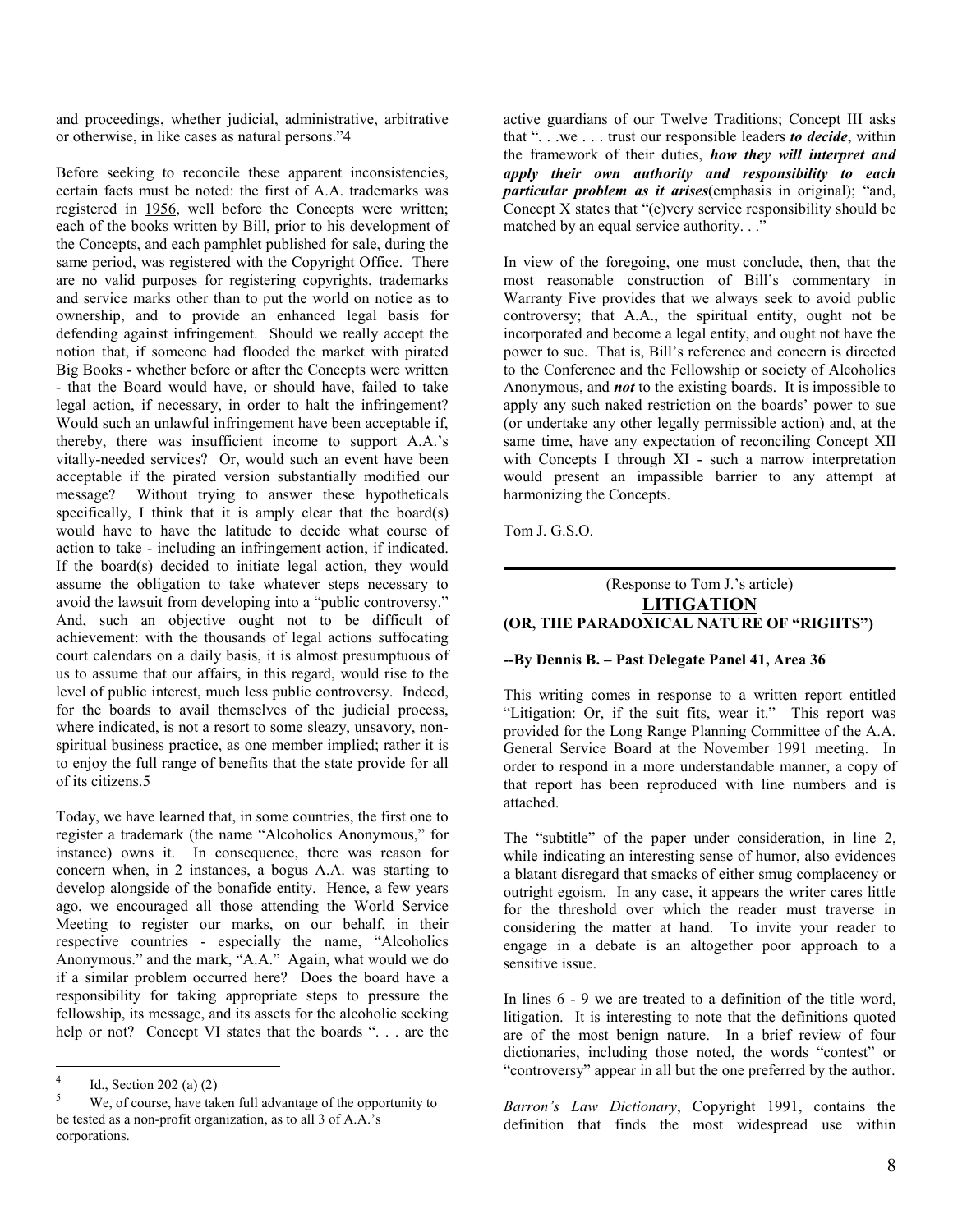Alcoholics Anonymous. It defines "litigation" as: a controversy in court; a judicial contest through which legal rights are sought to be determined and enforced. The term applies to civil actions. 34 Federal Supplement 274, 280. When one considers the term in the context of this definition. the resultant perspective is considerably altered from that invited by the report to the committee.

The discourse intended to describe the perception of the average person is adequate to that particular task. Unfortunately, for the writer, it is not the public at large we are interested in. The concern expressed by AA members comes not from a poor understanding of lawsuits. It finds its genesis in the understanding AA members have of controversy.6 How many times we remember charging off to do battle having thought little about the resultant discord. With amazing consistency we found ourselves awestruck when the full impact of our willingness to champion a cause left us standing among the ruins.

We drunks probably know more about what drives a person, or institution, to engage in litigation than most people. That self-righteous sense that we must be treated fairly permeates our past, and to some degree present, lives. The attitude of possession is also a hallmark of ours. And so, too, we know how slowly the realization dawns that, even though we had won the victory, we had lost all that really had value. The first paradox being that as we excessively protected that which we felt was ours, we increased its value to those who would take it from us. And so, rather than presenting a defense - we created a desire.

The next two paragraphs, lines 24 through 48, provide us with a rather prejudiced view of world experience which, not surprisingly, results in a code of ethics administered by a reasonable judicial system. One which, it is implied, had its basis in religion. It is, however, not the intent of this response to address the origination, composition or actions of the U.S. court system. The temptation to pick up the lance and tilt at the windmill of "origins" is certainly there. We will, however, forego it at the moment because it has no bearing on the question before us. In any event, it is a task best left to those within the legal system - should they wish to do so.

Upon reaching line 50, one is pleased to finally be at the real matter; "should Alcoholics Anonymous enter into litigation in defense of its copyrights and trademarks?" The description is of a situation that is common to many who have been involved in service work for some time. When we do not communicate, to our members, the nature of our efforts on their behalf they tend to overreact. For anyone to say that A.A. should never be in court is as ludicrous as the idea that we should always be in court.

The two following paragraphs are in the same vein. The idea is to present this adversarial member with scenarios which can only be answered, reasonably, in a manner that agrees with the point of view of the person posing the question. There are two important points which are alluded to, in this portion of the paper, which ought to be stated clearly. First, there are a significant number of A.A. members who confuse simplicity with simplemindedness. In so doing they respond to farreaching issues with characteristically shallow thinking. In fewer words; under-thinking plus overreacting equals a simpleminded approach. In this illustration we see it evidenced by the A.A. member in his perspective in lawsuits. It ought not come as any great revelation when we bump into it on the other side of the fence as well. Just like alcoholism, poor judgment is no respecter of a persons position, responsibility, or even intelligence.

Secondly, Alcoholics Anonymous needs to follow some advice given centuries ago. It was given when the question was also one of how to participate in society without losing ones principles. "Give unto Caesar the things that are Caesars', and unto God the things that are Gods" was the advice of that time, and it still holds true today. The point, then, is well taken that Alcoholics Anonymous will need to make some use of legal process at some times.

The text in lines 85 through 101 is, again, a welcome and refreshing return to the real matter at hand. The final point in this section is also well taken. It would be contrary to spiritual laws to simply lay down the life of a fellowship out of some misplaced sense that this constitutes a non-controversial approach to life. Somewhere in our literature the point is made: ". . . both God and nature abhor suicide." The quote from Bill, concerning foresight, stands as an important signpost here. We will return to it later in this paper.

We move now to lines 118 - 125. The inference here is that by not entering into litigation on trademark or copyright "violations", the Trustees would be negligent. The sledgehammer used to drive home this particular viewpoint is the specter of a lawsuit against the trustees which would maintain they had not ". . . discharged (their) . . . in good faith and with that degree of diligence, care and skill. . ." in failing to enter into litigation.

By this point in the report, it is painfully clear that there is only one point of view which is acceptable to the author. Therefore, in the section previously noted we find absolutely no reference whatsoever to an exchange of perspective between the board and the conference. This should come as no surprise since the willingness to engage in litigation, without consulting widely as to the implications within the fellowship, has been clearly seen.

As a matter of fact, for the trustees to engage in legal action which might bring the organization they represent into conflict with its own principles might well form a basis upon which

<sup>&</sup>lt;u>.</u> 6 "We ceased fighting everyone and everything" - Big Book "Nobody loves to controvert more than us drunks." - Bill W.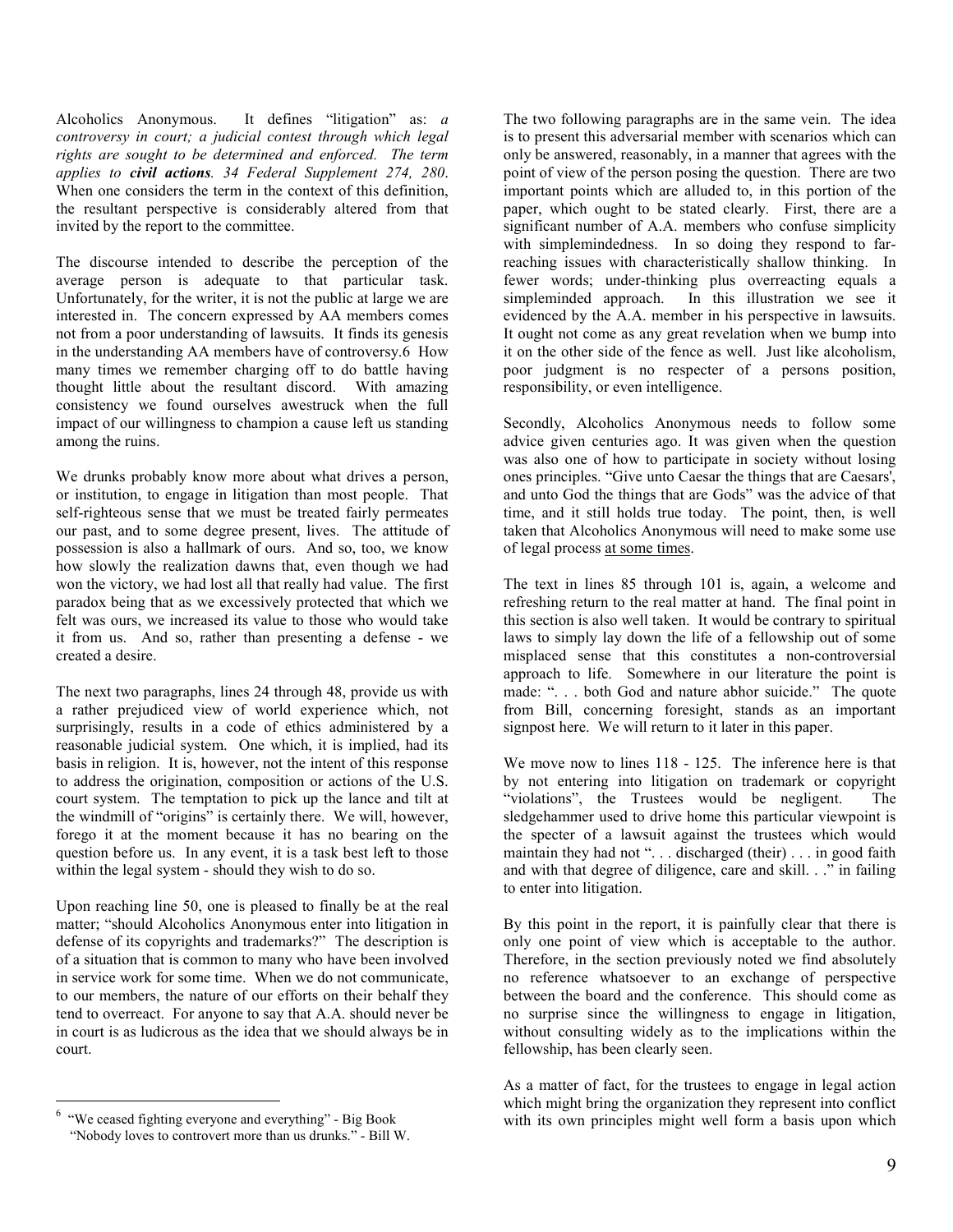legal action could be considered. The failure to consult, or invite comment, could be seen as "lack of diligence" in some circles. I want to be very clear, here, that the preceding statement is not intended as a threat. As is pointed out in the example noted in lines 135 - 138, one need not exercise a possible action simply "because it's available." By that, I mean the trustees do not need to agree to enter into litigation simply because they have it available to them as trustees of a legally incorporated entity.

From line 126 to line 141 the report sets the tone, and makes a case for, the idea that the board is somehow on a different plane of existence than the members of the conference or the average A.A. member. The "triple threat" to any society comes when a significant segment of that society begins to cry, "We are different," "You don't understand," and "It's our right." History is replete with societies whose decline began with just such cries from those who would lead them.

One can't help but wonder, by this point in the report, whether the author has forgotten who constitutes the makeup of this Fellowship. There is perhaps no group of people who have used those exact phrases to any greater extent. Time and time again we uttered those words to anyone who would listen. We were engaged in an all out attempt to be able to drink with impunity. So, too, there seems to be a desire here to be able to "sue with impunity."

The narration begun on line 143 and ending on line 152 is, again, of a particularly myopic viewpoint. It certainly encompasses the "issues" perspective of entering into controversy. It does not, however, mention an example which speaks more directly to the matter at hand, i.e. copyrights and trademarks. As a part of the discussion on controversy in  $A.A.$ Comes of Age7, Bill notes the following:

"Considering how most of us have really loved controversy, this denial of the privilege of attacking something or somebody in public is no small achievement for the naturally aggressive people that we are. To make our survival as a fellowship sure, we have often gone far in the opposite direction. Years ago, for example, we stood in great fear of the misuse of the  $A.A.$  name by  $A.A.$ 's and outside groups who wanted to use it for their own money-raising, controversial, or publicity purposes. And we reflected that the bigger A.A. grew, the greater the temptation would surely be. Therefore we felt we had to find a way legally to protect the precious name of our society.

Certainly this is the context in which we currently find ourselves. The prospect which gives birth to the idea of litigation, as an effective deterrent, addresses itself directly to the development of a way to protect our name (i.e. integrity and relevancy). A most worthy and responsible exercise of ones duty.

<u>.</u>

The review of incorporation and its legal ramifications contained in lines 154 - 169 indicates, to this writer, a lack of understanding of both legal matters and A.A. principle. The supposed "confusion" about the intent of Bill in Warranty Five is nothing more than a smoke screen setting the stage for later comments.

As a matter of fact, the quote noted on lines 155 - 157 is provided as an "A.A. saying" in the A.A. Service Manual. That portion of Warranty Five is explicit in describing how we might relate ourselves to this concern8:

"We have a saying that "A.A. is prepared to give away all the knowledge and all the experience it has -- all excepting the A.A. name itself." We mean by this that our principles can be used in any application whatever. We do not wish to make them a monopoly of our own. We simply request that the public use of the A.A. name be avoided by those other agencies who wish to avail themselves of A.A. techniques and ideas. In case the A.A. name should be misapplied in such a connection it would of course be the duty of our General Service Conference to press for the discontinuance of such a practice -- always short, however, of public quarreling about the matter. (Underlining mine)

I find it difficult to miss the real meaning of this piece of writing. We ought not give away our name, but we do realize there are those who might attempt to use our name for their own purposes. Anyone who professes to know a bit about law and legal process ought to be cognizant of the fact that one party using, or possessing, something does not necessarily mean they came by it through the act of giving.

Moving on to the supposed confusion about "Congressional incorporation" (lines 158 - 164) provides yet another example of myopia. Incorporation, for those who have studied law history, as is alluded to earlier in the report, was initially done as a matter of legislation. In that sense it was, in effect, both narrow and conservative. The incorporation we enjoy today is of a much broader and more "liberal" manner.

First of all, the correct nomenclature here is a "Congressional Charter9. The reference, then, was to a legislative action which would establish Alcoholics Anonymous as a "nation within a nation." In that sense, each group of Alcoholics Anonymous would have legal powers and be a subsection, or sub state, of the Society. This, of course, is where the reference to lawsuits has its greatest implication in this illustration. Imagine, if your heart will stand it, all our groups having the power to sue. To say that chaos would result is not unlike describing the sky as "blue." It does state the case, but it certainly doesn't come near indicating the breadth of the

 $\overline{a}$ 

 $^7$  A.A. Comes of Age, page 125, ¶ 3

<sup>8</sup> A.A. Service Manual, page 72, ¶ 5

 $9\,$  A.A. Comes of Age, page 126,  $\sqrt{13}$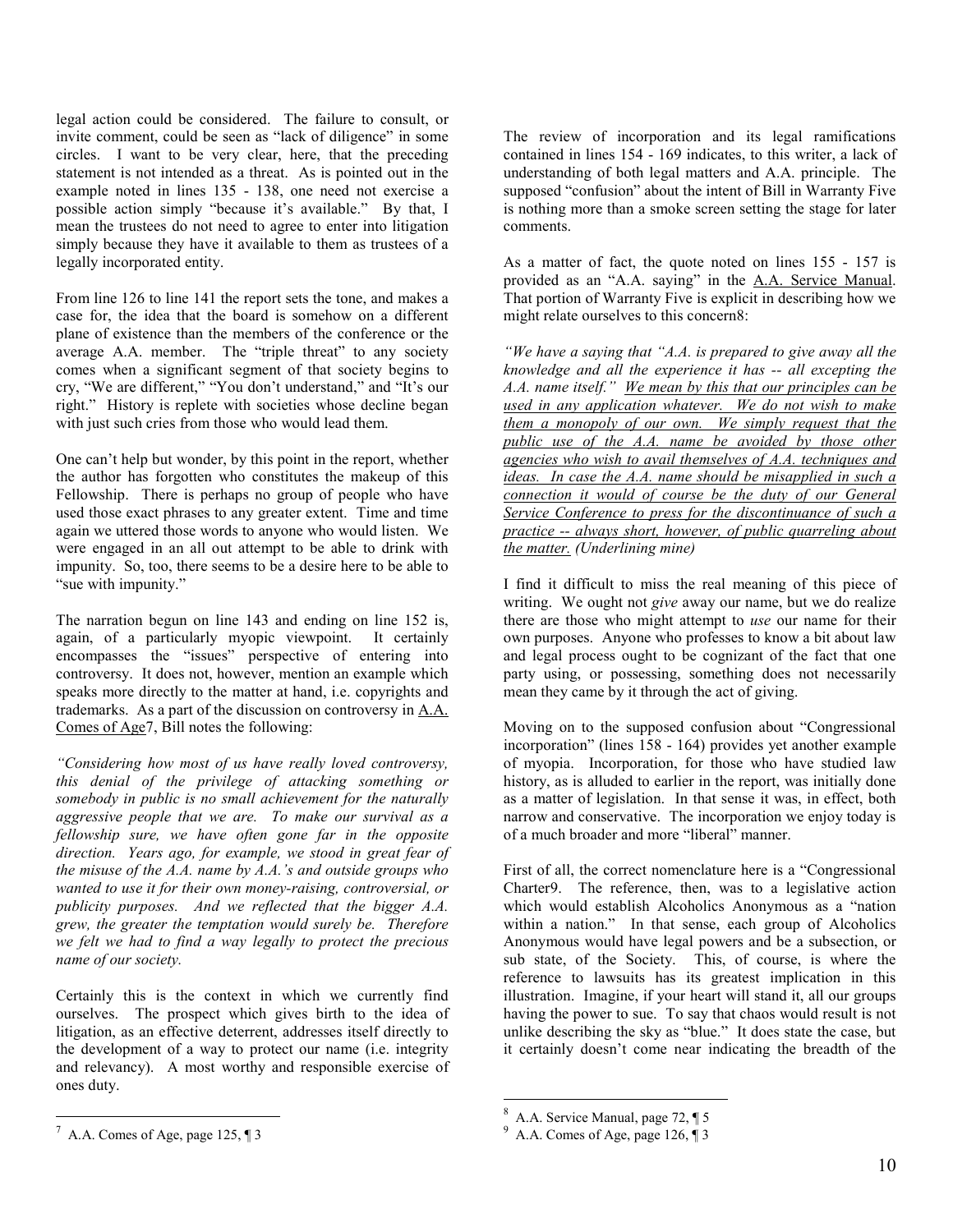experience. This is all alluded to in Bills description in A.A. Comes of Age.

In lines 165 to 169 we are told that the board(s) indeed has the power to sue. As noted earlier, having the power to take an action does not require that action be taken. That is unless one wishes to conform to a "cranky-minded" mentality, as described by William James10; "What shall I think of it?" a common person says to himself about a vexed question; but in a 'cranky' mind "What must I do about it?" is the form the question tends to take." It would appear that the writer of the report wishes us to remain as collectively 'cranky-minded' as we were before our entry into Alcoholics Anonymous.

To paraphrase an old A.A. saying "there is a solution." Bill provides us with the following experienced-based suggestion<sub>11:</sub>

"The Conference thought we ought to forget about the questionable advantages of legality and controversy and rely upon group and public opinion for our ultimate protection. After long debate, we at the Headquarters saw that the conscience of Alcoholics Anonymous, acting through the delegates, was wiser than we were. So the Congress of the United States was never asked to incorporate A.A."

It is interesting that the committee recommendation that contained the conferences feeling on this matter, also contained the following quote12: ". . . keeping in mind the high purpose of the General Service Conference as expressed by the Chairman last year when he said, "We seek not compromise but certainty," your Committee unanimously recommends that Alcoholics Anonymous does not incorporate."

The Conference, it would appear, felt that this solution was something rather concrete and not something nefariously arrived at. A case might also be made that there was evidence of more trust in a Power Greater than ourselves which did not have to pass anyone's Bar Exam.

Again, the idea that one takes responsible action only in order to position oneself on more advantageous legal ground surfaces in lines  $175 - 178$ . There appears to be absolutely no recognition of the spiritual advantage of carrying out those responsibilities to oneself or ones own fellowship, the indication of a positive sense of self. Certainly we registered trademarks and copyrights while Bill was with us. Let us not forget that we also forgot to reapply for the copyright to the original Big Book. Using the inference made by the author in this context, we would then 'forget' to reapply for those same rights as they came due.

-

As a matter of act, when it comes to the lost copyright to the First Edition, we have an excellent example of how much we have to fear. The very suggestion provided by the conference in its deliberation previously noted was used to good effect. To be sure, some books were sold by those who had reproduced the First Edition. The potential impact of this has been virtually nonexistent.

The real import of that experience was really in the realm of financial support. While the 'party line' was a concern for the misuse of our basic text, a very strong case could be made that it was simply a matter of lost publishing income.

The previously described simplemindedness surfaces in lines 189 - 191. To suggest that because the U.S. court system is overburdened with cases at the moment, we have little to fear from public controversy surfacing around AA initiated litigation stands as a prime example of under-thinking. To say that this would be an exercise in "casting ourselves and our future on some fatuous idea of Providence" is an understatement of the highest order.

I would also agree that the use of the judicial process does not necessarily imply that the business at hand is sleazy, unsavory, or unspiritual. However, when the legal process is used contrary to the wishes of those concerned, or the public at large (which in this case would be the A.A. Fellowship), and that use is not widely communicated, then I think it reasonable for those involved to be described as having an attitude which incorporates those uninviting traits.

The cry, "We have the right!" is presented again in lines 204 - 212. Certainly the board has the right to decide and execute. I don't think that anyone has seriously challenged that aspect of the current situation. The members of the Fellowship, who have commented, to the best of my knowledge have done so in the vein of correcting an action or decision already made.

It is here, however, that we find the paradox of 'rights'. Just as the author of the report being responded to demands that the board have the 'right' to decide whether to sue or not, so too, those who are of a different opinion demand their 'right' to appeal the decision.

Now we can see, in stark relief, why the ability, or desire, to sue is so intrinsically tied to controversy. Another way to state the case would be to say, "whenever someone draws a line of responsibility, authority or property they provide the opportunity for polarization." To restate an earlier point: "in presenting a defense against loss of our logo, we create a desire to take it from us.

The final paragraph, lines 214 - 223, is simply 'more of the same'. The entire report has been one rife with myopic and unimaginative views. It is absolutely amazing to think that someone would associate an A.A. board's unwillingness to enter into litigation as contrary to the spiritual principles

<sup>&</sup>lt;sup>10</sup> Varieties of Religious Experience, Lecture I

<sup>&</sup>lt;sup>11</sup> A.A. Comes of Age, page 126 - 127

<sup>12</sup> A.A.Comes of Age, page 127, last paragraph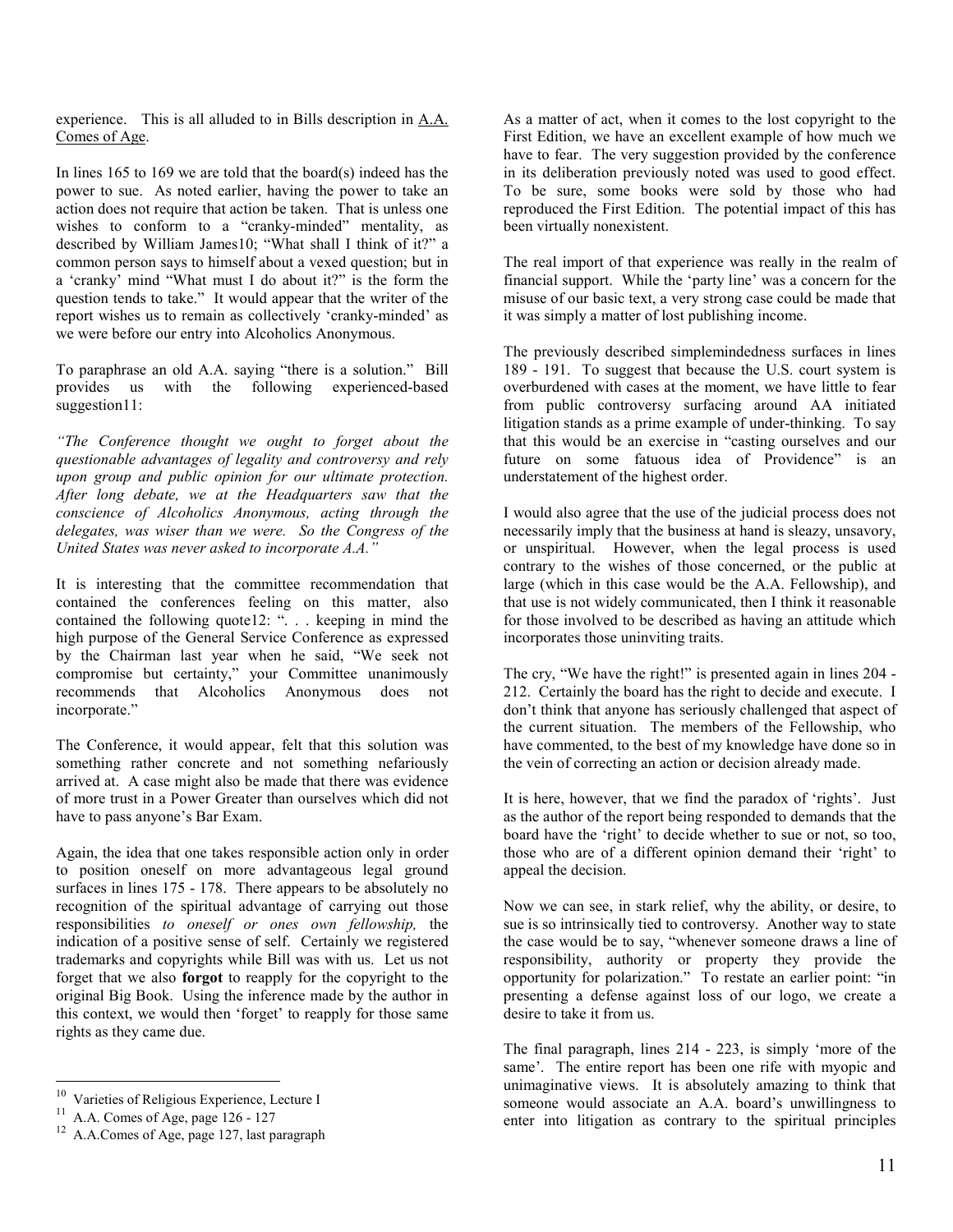described in the Twelve Concepts. And yet, that is the suggestion of the author of the report. (Lines 222 -223)

This has been a lengthy reading and my hat goes off to those who have been able to wade through it. Certainly there has been a strongly presented opposition to the viewpoint presented in the report reviewed. It is hoped that this will serve to broaden the range of perspectives considered. And, most importantly of all, invite further comment on the question of litigation to protect our copyrights and trademarks.

I would suggest one more consideration. We may do well to peruse the experience our friends in religion have had with symbols and symbolism. For centuries they have valiantly fought the battle to retain the validity of their 'marks,' and often going to lengths much greater than courts of law. To what degree of success? Have their 'logos' retained the integrity they fought for, or have they lost sight of the reason for the symbol - only to get caught up in the battle to preserve it?

Perhaps the lesson is that when we fight to preserve that which we think will bring people toward us; we unknowingly provide a barrier against our hearing their plea for help, all the while robbing ourselves of the time to extend an invitation to come join us.

And finally I would like to include this very moving letter by a past Regional Trustee to the members of the General Service Board from the Archives of the GSO Watch website, now hosted by the AAMO website. He was the only Trustee to visit and meet with members of Section Mexico. Dennis M. Co-Editor

#### July 19, 1995 letter to the members of the General Service Board.

June 19, 1995

TO: The General Service Board FROM: Jacob H. RE: Seccion Mexico

Dear Board,

 I would like to report to you on my recent trip to Mexico. I will be writing a more formal report to the Fellowship later this summer. For now, I would like to share a few moments of that incredible weekend spent with fellow A.A.'s.

I was invited to speak by Seccion Mexico members. J. and I arrived in Talazacala (a two hour drive from Mexico City) about 10:00 AM. There were about 300 or more people registering. I thought, about right for a Regional Forum. Then

they started to come - they came 6-8 in the back of old pickups - they came in overcrowded and overheated buses - they came on foot and they came by car. When the Service Round-up started at noon four thousand people were in the armory. And, believe me, they didn't come to hear me! This is the normal amount present at their Service Round-ups.

 There was no need for preliminary presentations describing the functions of various Boards and GSO. It was obvious from the fact that almost every GSR and DCM carried a well worn and much used Service Manual. These servants knew exactly what the GSO and the Service Boards were about. A wonderful weekend ensued. On Saturday, June 10, reference was made to the fact that 60 years ago, on that very day, our AA Fellowship began. The moment of incredible spiritual emotion came at precisely 4:00 PM on Sunday Afternoon. The lights were turned out and 4,000 candles were lit to commemorate July 3, 1955, at 4:00 PM when the Alcoholics Anonymous was turned over to the Fellowship at the Convention in St. Louis.

 On the previous Friday we had a tour of their General Service Office. We were introduced to the various Staff members from GSO and "Dimension" Magazine. Our constant companion was Alberto P. who serves as their "Dimension" Magazine Controller. From the General Manager to the Grapevine Editor, Staff and all the others involved, responsibilities were shared. It was most interesting to note that the Financial Statement showed that the groups fully supported their GSO. There was no income from literature.

 A poignant moment was a visit to their little literature room. It was all but empty. This brought to mind the amount of literature produced by our GSO. It brought to mind the amount of literature that our Intergroups/Central Offices carry. The literature room in a GSO, which services 30,000 alcoholics, was almost empty. As you are aware, their literature was confiscated by the Police. It was then put in a building with guns, narcotics, and so on. This is where the A.A. literature message is in Seccion Mexico today. There were some pamphlets that were in transit and had not been impounded by the Federals. These were taped and officially stamped so no one would use them. They even have no access to their own General Service Conference reports, which were bought and paid for by their own groups because it had the name Alcoholics Anonymous on it and they are not allowed to use the name.

 On Saturday night we had a meeting with the Delegates, Trustees and Chairman of the General Service Board. I will go more into this at a later writing but I would like to share one particular incident. All the Delegates there were very well versed in our A.A. Service Manual, Traditions and Concepts. One Delegate, who quoted various Concepts, Conference Charter passages and Traditions pertinent to their situation, asked how could this have happened; how could the General